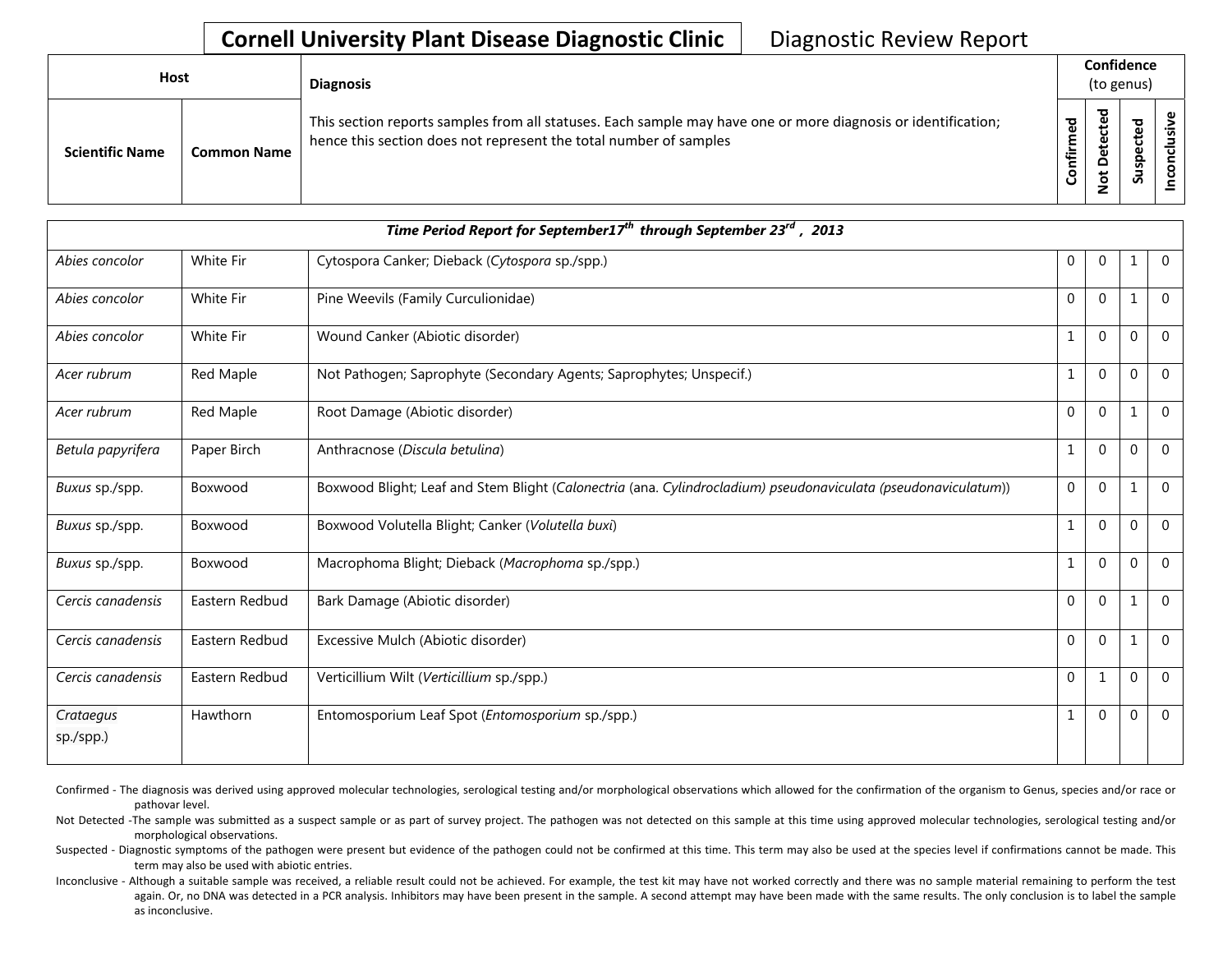## **Cornell University Plant Disease Diagnostic Clinic** | Diagnostic Review Report

| <b>Host</b>            |                    | <b>Diagnosis</b>                                                                                                                                                                   |                             |                                           | Confidence<br>(to genus)                       |  |  |
|------------------------|--------------------|------------------------------------------------------------------------------------------------------------------------------------------------------------------------------------|-----------------------------|-------------------------------------------|------------------------------------------------|--|--|
| <b>Scientific Name</b> | <b>Common Name</b> | This section reports samples from all statuses. Each sample may have one or more diagnosis or identification;<br>hence this section does not represent the total number of samples | ဥ<br>Ē<br>►<br>ii<br>Tonfii | ᅙ<br>cte<br>ق<br>Φ<br>۵<br>پ<br>$\dot{S}$ | <b>Pa</b><br>ن<br>$\mathbf{\omega}$<br>9s<br>S |  |  |

| Kalmia latifolia  | Mountain Laurel         | Leaf Spot (Pseudocercospora kalmiae)                                | 1            | $\Omega$     | 0              | $\mathbf 0$    |
|-------------------|-------------------------|---------------------------------------------------------------------|--------------|--------------|----------------|----------------|
| Kalmia latifolia  | <b>Mountain Laurel</b>  | Unknown Abiotic Disorder (Abiotic disorder)                         | $\mathbf 0$  | $\Omega$     | $\mathbf{1}$   | $\mathbf{0}$   |
| Paeonia sp./spp.  | Peony                   | High Soil Moisture (Abiotic disorder)                               | $\mathbf{0}$ | $\Omega$     | $\mathbf{1}$   | $\Omega$       |
| Paeonia sp./spp.  | Peony                   | Peony Leaf Blotch (Cladosporium paeoniae)                           | $\mathbf{1}$ | $\Omega$     | $\theta$       | $\overline{0}$ |
| Picea sp./spp.    | Spruce                  | Moisture Stress (Abiotic disorder)                                  | $\mathbf 0$  | $\Omega$     | $\overline{2}$ | $\Omega$       |
| Picea sp./spp.    | Spruce                  | Not Pathogen; Saprophyte (Secondary Agents; Saprophytes; Unspecif.) | $\mathbf 1$  | $\Omega$     | $\mathbf{1}$   | $\mathbf{0}$   |
| Picea sp./spp.    | Spruce                  | Wood Boring Insect Damage (Unidentified Wood Boring Insect)         | $\mathbf{1}$ | $\mathbf{0}$ | $\Omega$       | $\mathbf{0}$   |
| Pinus strobus     | Eastern White<br>pine   | Eriophyid Mites (Family Eriophyidae)                                | $\mathbf{1}$ | $\Omega$     | $\theta$       | $\Omega$       |
| Pinus strobus     | Eastern White<br>pine   | High Soil Moisture (Abiotic disorder)                               | $\Omega$     | $\Omega$     | $\mathbf{1}$   | $\overline{0}$ |
| Pinus strobus     | Eastern White<br>pine   | Not Pathogen; Saprophyte (Secondary Agents; Saprophytes; Unspecif.) | $1\,$        | $\Omega$     | $\Omega$       | $\overline{0}$ |
| Platanus sp./spp. | Planetree<br>(sycamore) | Bacterial Leaf Scorch (BLS) (Xylella fastidiosa (BLS))              | $\mathbf{1}$ | $\Omega$     | $\theta$       | $\Omega$       |
| Prunus cerasus    | Sour Cherry             | Insect Damage (Unidentified Insect)                                 | $\mathbf{0}$ | $\Omega$     | $\mathbf{1}$   | $\overline{0}$ |

- Confirmed The diagnosis was derived using approved molecular technologies, serological testing and/or morphological observations which allowed for the confirmation of the organism to Genus, species and/or race or pathovar level.
- Not Detected -The sample was submitted as a suspect sample or as part of survey project. The pathogen was not detected on this sample at this time using approved molecular technologies, serological testing and/or morphological observations.
- Suspected Diagnostic symptoms of the pathogen were present but evidence of the pathogen could not be confirmed at this time. This term may also be used at the species level if confirmations cannot be made. This term may also be used with abiotic entries.
- Inconclusive Although a suitable sample was received, a reliable result could not be achieved. For example, the test kit may have not worked correctly and there was no sample material remaining to perform the test again. Or, no DNA was detected in a PCR analysis. Inhibitors may have been present in the sample. A second attempt may have been made with the same results. The only conclusion is to label the sample as inconclusive.